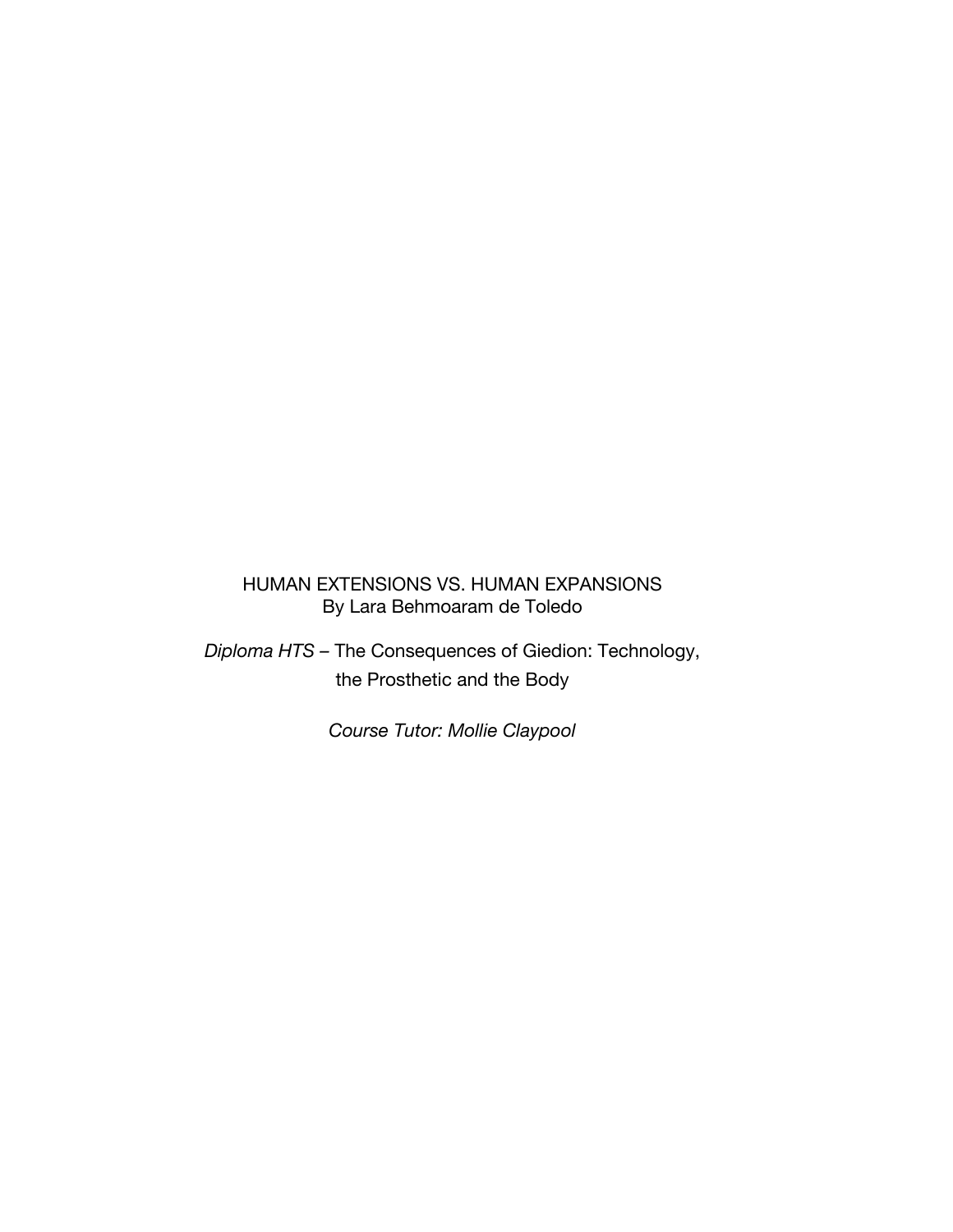Many philosophers dichotomizing the mind and the body have considered the body to be a hindrance to the production of knowledge and a source of "interference to operations of reason"(Grosz, pg.4). In "Flesh and Stone", Senett depicts our society's idea of "pleasure" as experiences of minimized bodily stimulus and emphasizes how ardent we are to weaken our tactile realities(1994, pg.17). As experiencing tactile realities requires motor output and energy consumption for the organism, one can assume that the dismissal of the body by the mind is a natural result of the evolutionary quest for energy efficiency of organisms. Throughout history, the key driving force in the development of any mechanism, including the human machine, has been efficiency. The primary origin of the penchant for this has its roots back in the idea that any organism that can hunt, escape predator and achieve goals with minimal loss of metabolic energy has higher chances of survival, hence evolutionary advantage.(Peters, pg.8) It is also suggested by Peters that consciousness has evolved much later than motor abilities, only to improve energy efficiency in social and natural interactions, as an alternative gear to motor output. According to this, one can assume that it is natural for human beings to amputate their bodies at times, allowing the mind to serve the body's ardent for ease. Further in this essay, the technologies developed for accommodating this "energy saving" mode will be analyzed. In doing so, one will find that very few of these technologies manage to only ease bodily labor, but also start easing labors of the mind. At a time when virtual reality pioneer Balienson is heralding a future world "with no putrid" smells but only delightful ones, where it rains only when you are inside, and where global warming is actually just a myth" a world where "your greatgrandfather is still around and can play catch with your six-year-old daughter." (2011,pg.12), all within virtual spaces we will occupy through the avatars we can wear, one cannot help but wonder, will humanity find an equilibrium when emotional labor is cancelled out along with physical labor and will such approach of outsourcing our labors actually mean advancement?

The most direct application of the human mind's endeavor for energy efficiency begins with its metabolic regulations and the motor regulations. As mentioned earlier, the consciousness and the architecture of our cognition feed-back loops, particularly the content relating to self-orientation, self-location and selfawareness, are mechanisms designed for this purpose. These mechanisms regulate our actions in relation to the interaction of our spatiotemporal state and our desired states, in order to achieve a homeostasis, both physiologically and phenomenologically. The cognitive system works similar to the growth of a photosynthetic plant being regulated by the light sensitive proteins which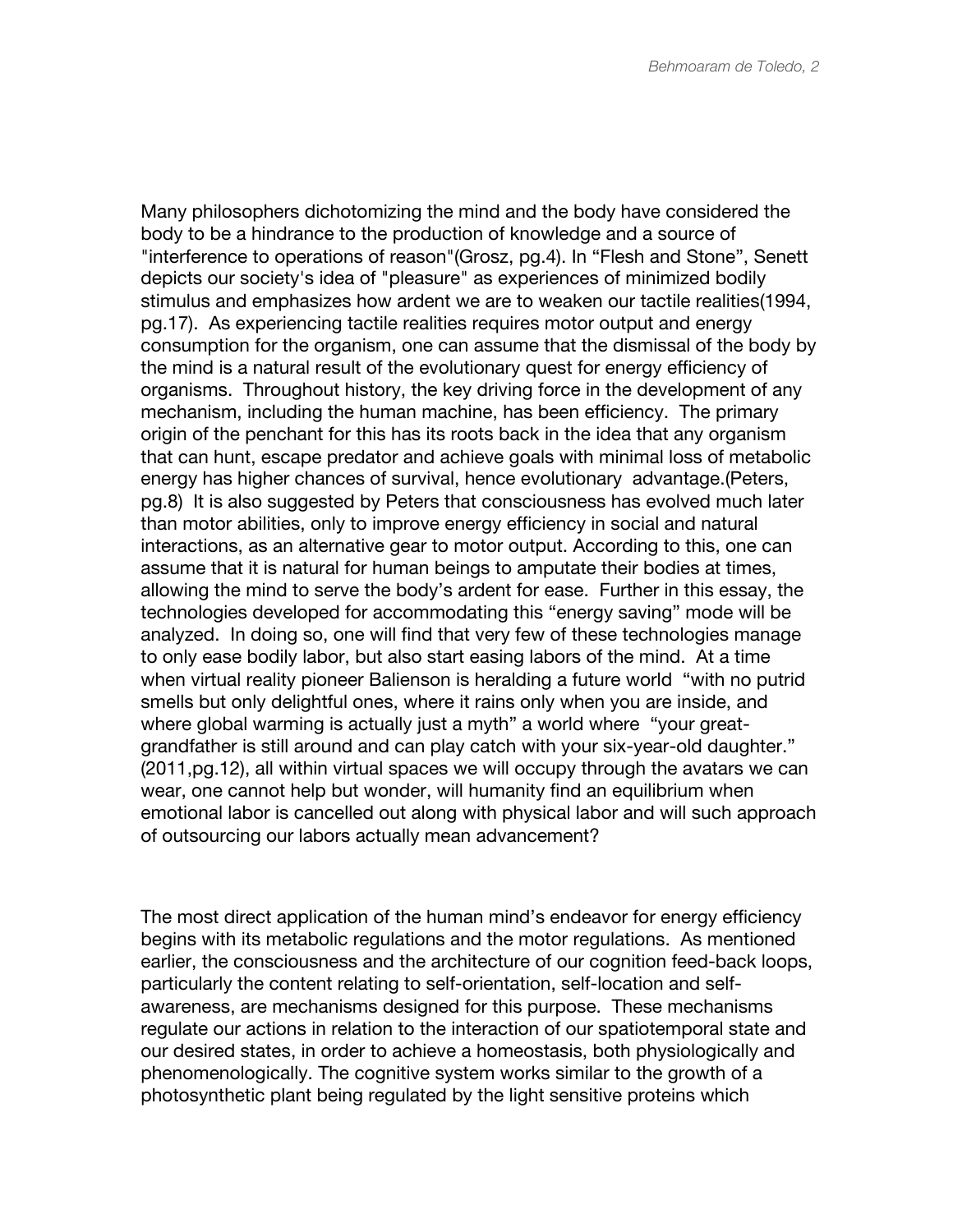distinguish the shortest path in the direction of the light, in order to accommodate minimum energy expenditure in comparison to the energy that is to be gained from the photosynthesis. Peters emphasizes the critical role of the brain in the relation of action and homeostasis by stating "cognitive systems can thus be viewed as managers, not simply of ongoing homeostatic balance, but of the energy budget available to maintain that balance through action."(2009,pg.8) The evolutionary sequence throughout the development of our cognitive feedback (or feed-forward) loops are evidence to this energy efficiency mode. While the most primitive self-regulation systems of our cognition exercised a feedback loop between sensory stimulus and the energy-expensive motor outputs directly, the further developed regulation systems of our behavior introduced the elimination of a motor output through what is called a recursive feed-forward loop. (Cisek,1999) The feed-forward loops involve reactions to anticipated stimulus as much as perceived present stimulus, leading to the elimination of corrective motor-outputs during changing external factors. Prescott, Redgrave and Gurney exemplify this evolved mode with the anticipation of danger in a situation leading to predictive feed-forward reaction resulting in complete avoidance; meaning zero motor output. (1998, pg.18) While such anticipatory behavior sounds very basic for us humans, it is the basis of our survival in the energy-efficiency test of the universe. Through easing our bodily labors, in this example we begin to see an establishment of a symbiotic balance between the labor of the mind and the labor of the body.

Further in history, humanity has this endeavor of economical use of energy engraved in many different areas of life, one very crystallized example being the 19<sup>th</sup> and 20<sup>th</sup> century industrial production system developments' dominant principle of assembly lines and the scientific management of the production processes. The main focus of these developments has been the removal of the human(worker) body's mobility within the process, as this part of the production seemed to be the least time efficient step in terms of productivity. As time meant production and production meant profit, the removal of such steps from the production became essential. This idea was first executed by removing the time spent while a worker switches from one task to the other. In doing so, each worker would be assigned a specific task, for the completion of the whole process. Further on, the workers' mobility was reduced through mechanization of the conveyance of goods, namely with Bodmer's inventions in 1830s, such as the travelling overhead crane and the conveyor belt which carried the goods to be processed onto the respective workers' worktops. While these inventions provide ease for the body, reducing the difficulties of the process such as carrying heavy hogs (in the case of the slaughterhouse Bodmer designed), the primary aim of these inventions were purely economic. (Giedion,pg.100) Finally at the latest stage of the energy efficiency development of the assembly line production, a management system that resonates the consciousness-motor output feed-forward loop of human body emerges as Frederick Winslow Taylor introduces the idea of scientific management. The basic method applied here is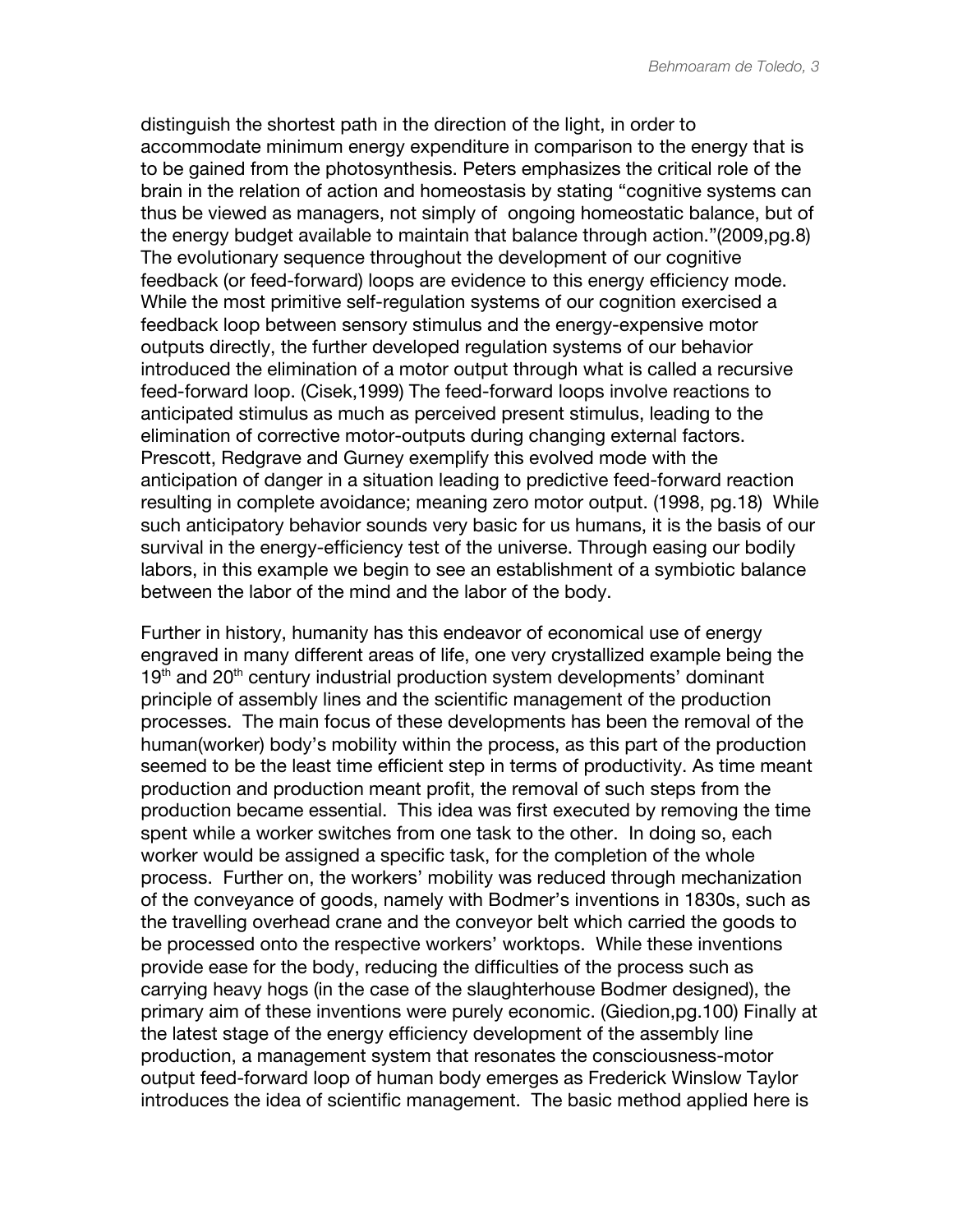dividing the labor between management and operatives, where the operatives act as the motor output vessels of the organism while the management acts as the evaluation unit analyzing the efficiency of every movement of the worker, dictating which parts of their actions are efficient and which parts should be corrected. This analytical feed-forward system was conveyed through experiments with some of the best workers of the factory and with the aid of the cyclograph's invention, which allowed the movements of the workers be recorded over time, systematically capturing the less time-efficient moments of their movement. Taylor indicates that the priority of his invention is easing of the bodily labor for the sake of functional performance. However, what is called "easing of the body" here corresponds to stretching the capacity of the body to its maximum by using it in optimal intensity; as Gideon has also emphasized.(1948, pg.98) The separation of the "mind" of the organism(the factory) from the "body"(the workers), hinders any mode of initiative or impulse that may be applied to actions of the body, leaving the body fully automatized, and the mind numbed as the circuit between the management and operatives is broken; hence abolishing the chances of learning from experience in order to project onto future anticipations for the regulation of his own movements.

The replacement of the regulatory systems and the deprivation of bodily movements through the compensation of machines is not the only mode of energy efficiency developed through our history. The tackling of this endeavor has been manifold, a different approach being the dismissal of body's [senses'] use as the primary information collector. Since early history, humanity has developed many technologies to substitute body's role as the main "reality portal", ensuring the body's comfort, on journeys that would be challenging to go on physically. In the 1800s, immersive cylindrical panorama paintings have been used to have the minds travel to the war stories, without being in the war, as in the example of Riesenrundgemälde portraying the battle of Bergisel; in the  $15<sup>th</sup>$ century, it was the Baroque trompe l'oeils creating visual portals to paintings of heaven or hell. The latest and the ultimate technology developed for this ambition of exempting the body from its responsibilities is the virtual reality technologies immersing our senses with artificial media, allowing us to virtually visit places we would not be able to go physically, perceiving ourselves doing thing we would never do. However, these technologies that initially were invented for easing of our "bodily" responsibilities, or avoiding putting the body in risk, have developed into much more than their initial aim, not only altering where the body can go logistically but also alter how one perceives the reality of his/her own body.

The earliest use of virtual reality in the terms we understand it today, by means of immersion into digital audio/visual environments, navigated through minimized motor reactions of the body were in vehicle simulations. However, these functional testing simulations took a different form during early years of World War II, as they were used in the military to increase the chances of a fighter pilot's survival in the actual combats.(Ihde, pg.9) The military's tactic was based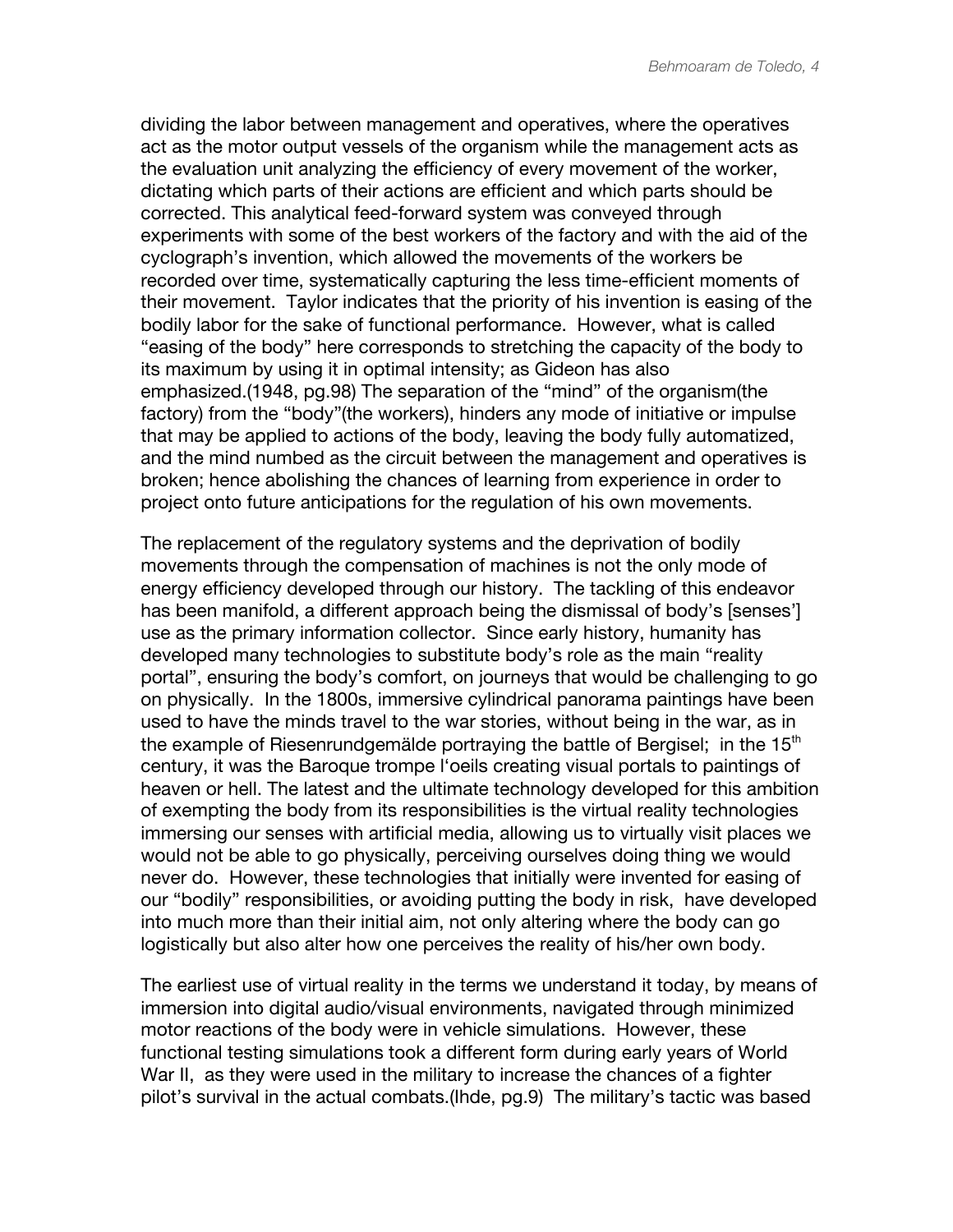on the hypothesis that a fighter pilot's likelihood to survive the air battles throughout his career would increase if he wins five fights at the beginning. This idea, that resonates with the uses of mental time-travel to the future and the anticipations of a feed-forward circuit, introduces a new level of efficiency in the quest for survival. In addition to time efficiency and energy efficiency, risk efficiency is involved with this procedure. This development brings to mind Giedion's comparison of the factory worker controlled by the scientific management to the soldiers under orders of their seniors. Though he was dignifying soldiers in this comparison, claiming that their actions required initiative and moral impulse reactions under pressure, we start to see the beginnings of how humanity has managed to make such features of our nature become redundant, as the air fighter's reactions start to get pre-programmed through the simulation. While our impulses are meant to be regulated by anticipation of possible danger or fear caused by projections of prior stimuli and experiences, the synthetic substitution of a real experience that has real consequences may lead to the loss of a humane judgment. These simulations keep the mind-sense-motor-output circuit relatively intact, though motor output being limited to hand-eye coordination only, allowing the experience to be as real as possible in technical terms, hence educative for a battle in the mechanical sense. However, one can see that there is a psychological augmentation in such synthetic victories, since they alter how the fighter pilot perceives himself and consequently his confidence would be amplified. Evidence of the effects of one perceiving the self-image performing a desired behavior, increasing the chances of him actually fulfilling that perceived behavior is witnessed in experiments done with selectively mute children who were not able to speak at school. In these experiments first done in the 70s, the children who would not speak in social contexts, would be shown edited videos of themselves speaking, with a classroom backdrop artificially augmented in the video, leading to the child learning from his future projection and hence performing adaptive behavior. Though the adaptive behavior can be seen as a positive consequence, resembling a humane reaction, what is concerning is the fact that the adaptation is pre-programmed by an external source. A different proof of the synthetic experience inducing alterations on the user's psyche is presented by Ihde as he compares his own behavior and his son's while playing a video game called Flight Simulator; himself being someone who is introduced to virtual reality later in his life, as opposed to his son who has experienced a large portion of his life through virtual reality :

"I was stressed when I got lost over an Iowa cornfield and ended in a crash. Mark enjoys deliberately smashing into Chicago's tall buildings on takeoff and then repeating, with the disembodied perspective, the scenes of the crash from the quasi-distance of that perspective, as the plane parts fall to earth. " Lives" after all, are infinitely repeatable in virtual reality." (2002, pg.10)

A different example that uses similar technologies is a version that aims to alter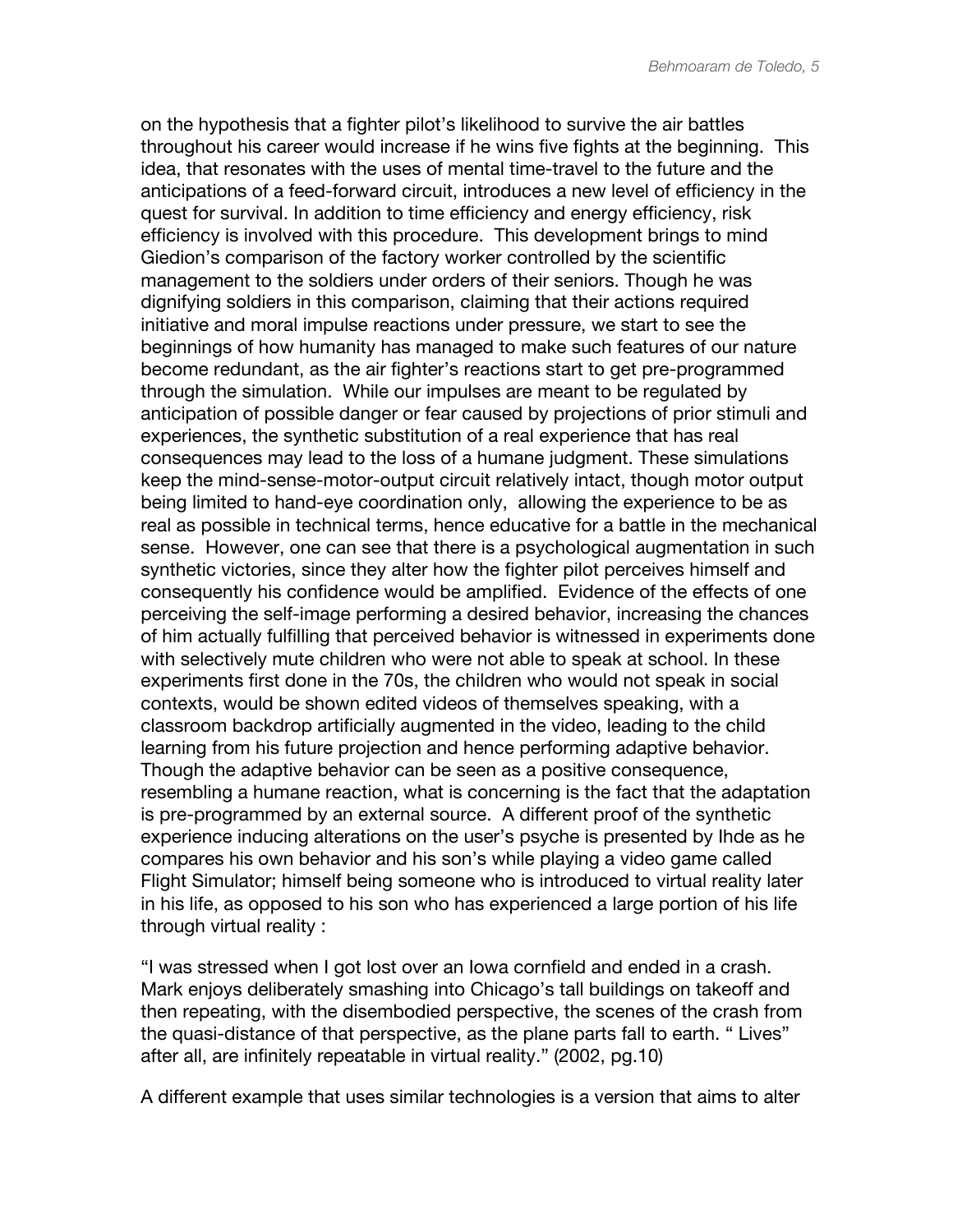the mind's perception of its host body, altering how the user perceives the physical reality. The kind of virtual environment Perkins refers to as, one that "can build a better you, one false "reality" at a time."(2009) In Jeremy Balienson's Virtual Human Interaction Lab in Stanford University, a group of volunteers were given avatars of a various range of attractiveness and allowed to experience a virtual space through a head mounted display with sensors transferring the users behavior back into the virtual reality. After a period of occupying the virtual with the new altered perception of their own body, the users' behavior were observed to be altered in real life. According to the results of the test, users with more attractive avatars began acting more confident, choosing more attractive mates in online dating websites, while volunteers with less attractive avatars were showing more anti-social behaviors. (Perkins, 2009) What this lab test exemplifies is a use of the technology which encourages alteration of one's reality of his/her own body, instead of the induction of adaptation of the psyche to the body. Placing the mind in a virtual simulation of social interactions allows to keep the body in a safe zone. Proxemic studies corroborate that people are more threatened when other people enter their physical personal space, hence the lack of a shared physical space reduces the risks exerted on the body during social interaction. However, what is alarming in this example is the fact that it is not just the body that has been eased from its duties but also the mind. As the mind is handed an avatar it will feel more comfortable in, it is suspended from its duties of coping with the reality of their own body. As harmless as this may seem, considering it is a test done in a controlled laboratory environment and the participants' bodies have returned to their physical reality duties afterwards, it is hard to imagine that such possibilities will be hidden in a lab for a lot longer.

On a different end of the spectrum of augmenting the capabilities of the human machine, one wishes to imagine an alternative to the segregation of our cognitive system and outsourcing parts of its tasks, similar to an assembly line approach. Jaron Lanier, who has coined the term "virtual reality" in the 80s, seems to have come across examplary uses of virtual reality that indicate some hope in this direction. In the experiments of Kinect controlled avatars he has been working on, he is testing what he calls "the homuncular flexibility". These examples test the mapping of body parts' movements to avatar creatures which have more limbs than the human body, such as crustacean bodies with 8 limbs, or the avatar body of a complex molecule; all in an attempt to test the flexibility and adaptability of our homunculus [the part of the brain where each of our limbs' are mapped in order to control our motor actions]. Such experiments are laden with the expansion of the potential that our body-mind circuit bears. Lanier articulates the potential of such use of the body as a tool for addressing complexities with a metaphor to a person who is playing an instrument, resolving a complex pattern of a musical piece through his fingers, even though he may not have been able to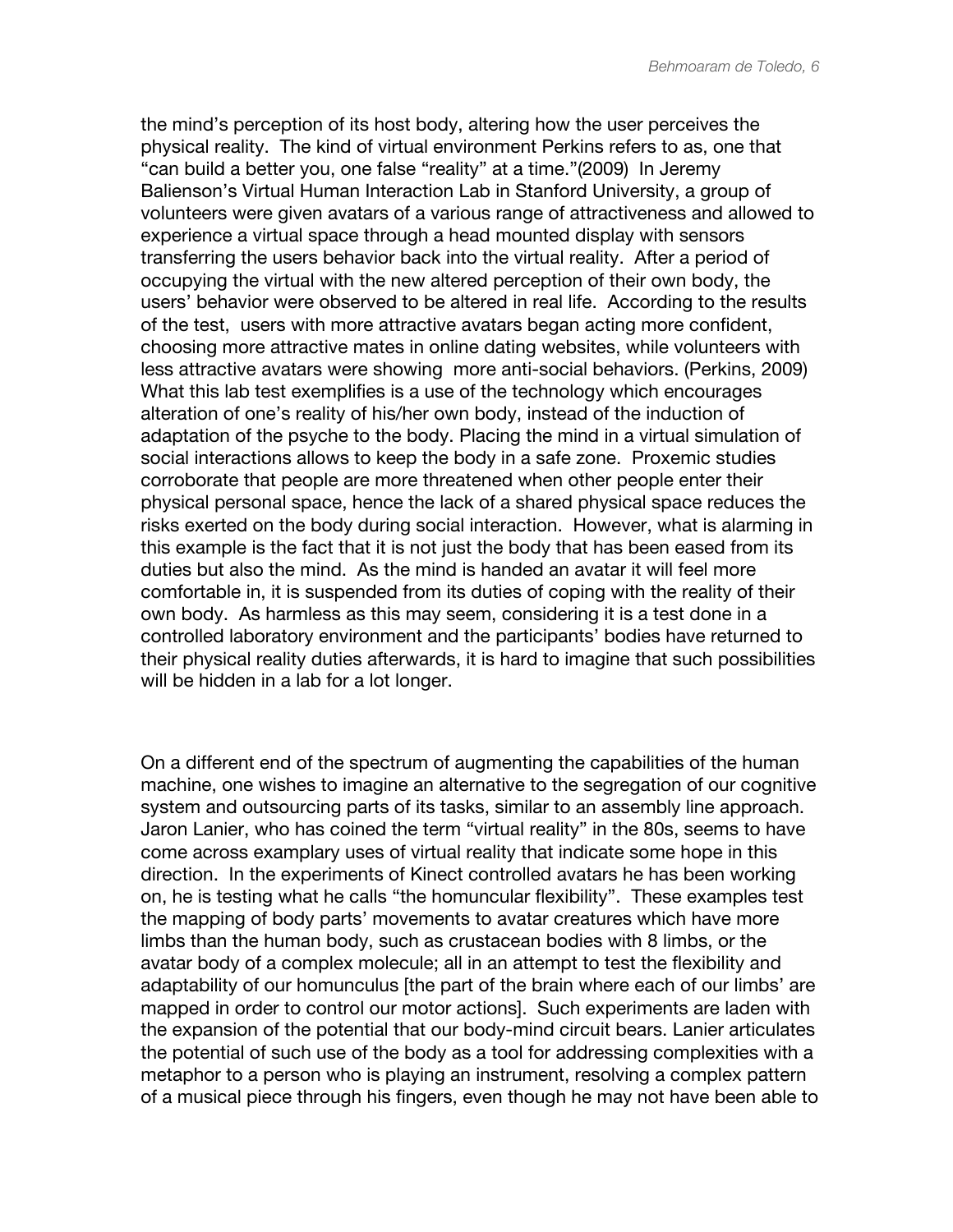comprehend this pattern with his conscious mind.(2010) In these tests, the human mind is handed a new tool to adapt to and learn from, instead of a tool that directly serves what is desired. What this provides is the protection of the integrity of the human cognitive system yet a more ambiguous use of this system leading to fruitful adaptations, which in turn can yield in an expansion of its capabilities rather than mere efficiency.

As seen through the progression of examples above, the human civilization is undoubtedly becoming more and more efficient on a broad spectrum of aspects, such as time efficiency, energy efficiency and risk efficiency; further easing our somatic and cognitive labors. However this progression also exhibits how the human specie is slowly removing many of its adaptability traits integrated in the regulations of the cognitive circuits; be it the senses, the bodily labors or the labors of the mind; leaving all adaptation responsibilities to the machines and the reality generators we let into our lives. This loss of the ability to adapt within our cognitive-sensory-motor circuit foreshadows the loss of all the privileges mankind has had for their evolutionary survival, yet there seems to be hope of an alternative to this approach of outsourcing every task that challenges our efficiency with a direct and non-creative replacement of it, and the human body seems to be the key element in that alternative.

## Bibliography:

Bailenson, Jeremy & Blascovich, Jim. Infinite Reality: Avatars, Eternal Life, New Worlds, and the Dawn of Virtual Revolution, New York: Harper Collins Publishers, 2011.

Cisek, P. (1999) Beyond the computer metaphor: Behaviour as interaction. Journal of Consciousness Studies, 6, No. 11-12, pp. 125-42

Corballis, C. Michael & Suddendorf, Thomas(2007). The Evolution of Foresight: What is mental time-travel and is it unique to humans? Behavioral and Brain Sciences, 30; 299-351. doi: 10.1017/s0140525x07001975.

Giedion, Siegfried. Mechanisation Takes Command, New York: Oxford University Press, 1948.

Grosz, Elizabeth A. Volatile Bodies: Towards A Corporeal Feminism, Indiana: Indiana University Press, 1994.

Ihde, Don. Bodies in Technology, Minneapolis: University of Minnesota Press, 2002.